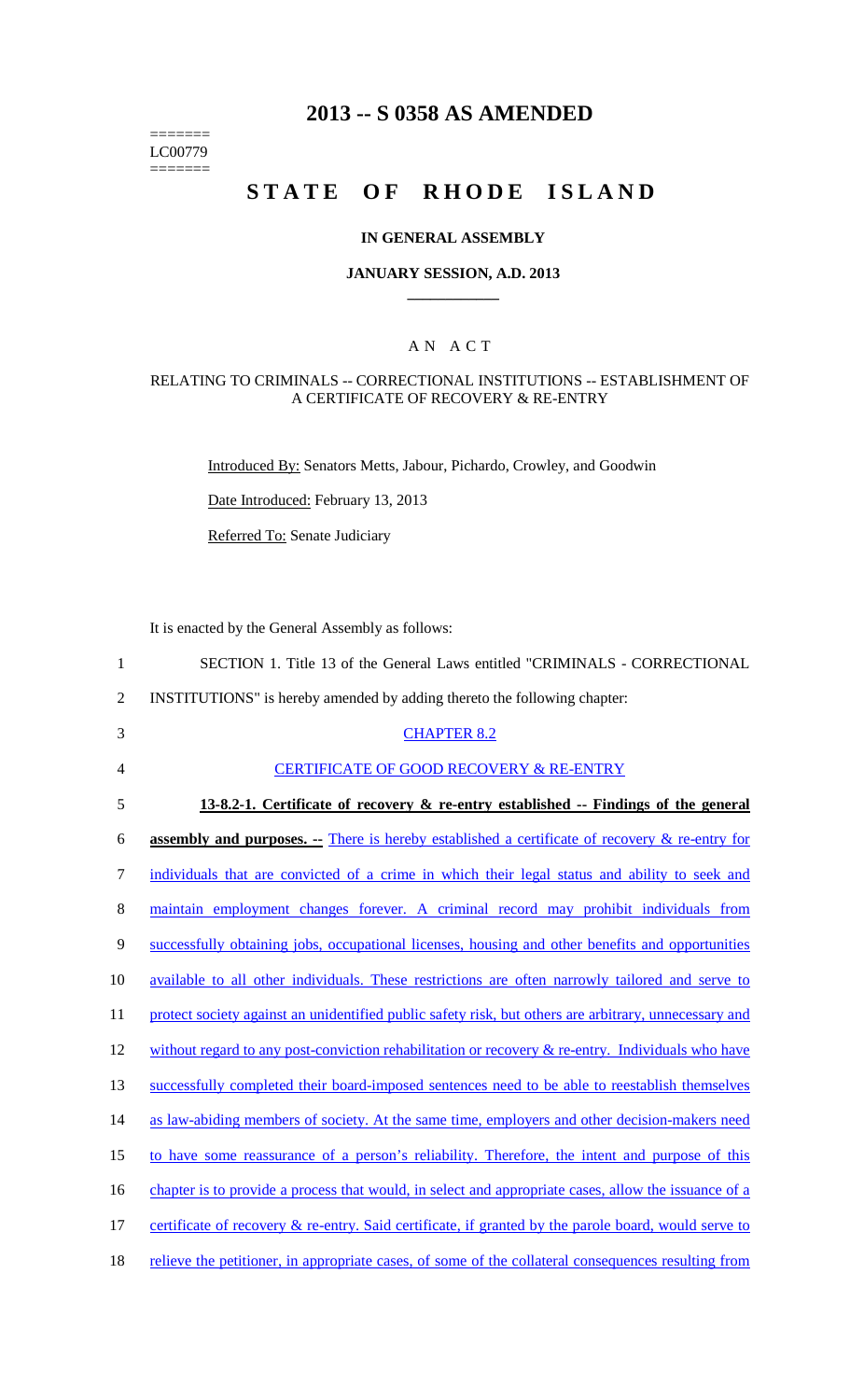1 his or her criminal record. Said certificate shall serve as one determining factor as to whether the 2 petitioner has been successful in his or her rehabilitation. 3 **13-8.2-2. Definitions. --** As used in this chapter the following words and terms shall have 4 the following meanings: 5 (1) "Board" means the parole board within the Rhode Island department of corrections, 6 established pursuant to the provisions of section 13-8-1. 7 (2) "Department" means the department of corrections. 8 (3) "Director" means the director of the department of corrections. 9 (4) "Eligible Petitioner" means a person who has not been convicted of a crime or of an 10 offense as defined in RIGL subdivision 11-47-2(2) and in RIGL subdivision 12-1.3-1(1) who has 11 not been convicted of more than one felony. 12 (5) "Certificate of recovery & re-entry " or "Certificate" shall serve as one determining 13 factor, consistent with concerns of public safety, of the person's ability to obtain employment, 14 professional licenses, housing and other benefits and opportunities. Provided, further, that said 15 instrument shall serve as a determination that the person receiving it has successfully achieved his 16 or her recovery & re-entry goals as provided for in section 13-8.2-4. 17 (6) "Conviction" notwithstanding the provisions of section 12-18-3, means the imposition 18 of a fine, period of incarceration whether or not suspended, probation or deferred sentence 19 imposed after the entry of a plea of nolo contendere. 20 (7) "Petition" means the motion, pleading, or other legal document or form seeking the 21 issuance of a certificate of recovery & re-entry from the board. 22 (8)"Felony" means a conviction of a felony in this state or of an offense, that is not a 23 crime of violence, in any other jurisdiction for which a sentence to a term of imprisonment in 24 excess of one year, was authorized. Criminal acts committed outside the state shall be classified 25 as acts committed within the state. 26 **13-8.2-3. Rules of construction. --** For the purposes of this chapter the following rules of 27 construction, facts and circumstances shall apply: 28 (1) Two (2) or more convictions of felonies charged in separate counts of one indictment 29 or information shall be deemed to be one conviction; 30 (2) Two (2) or more convictions of felonies charged in two (2) or more separate 31 indictments or information, where disposition of all indictments or information takes place on the 32 same date, shall be deemed to be one conviction; and 33 (3) A plea or verdict of guilty upon which a sentence of probation, conditional discharge, 34 or supervision has been imposed shall be deemed to be a conviction.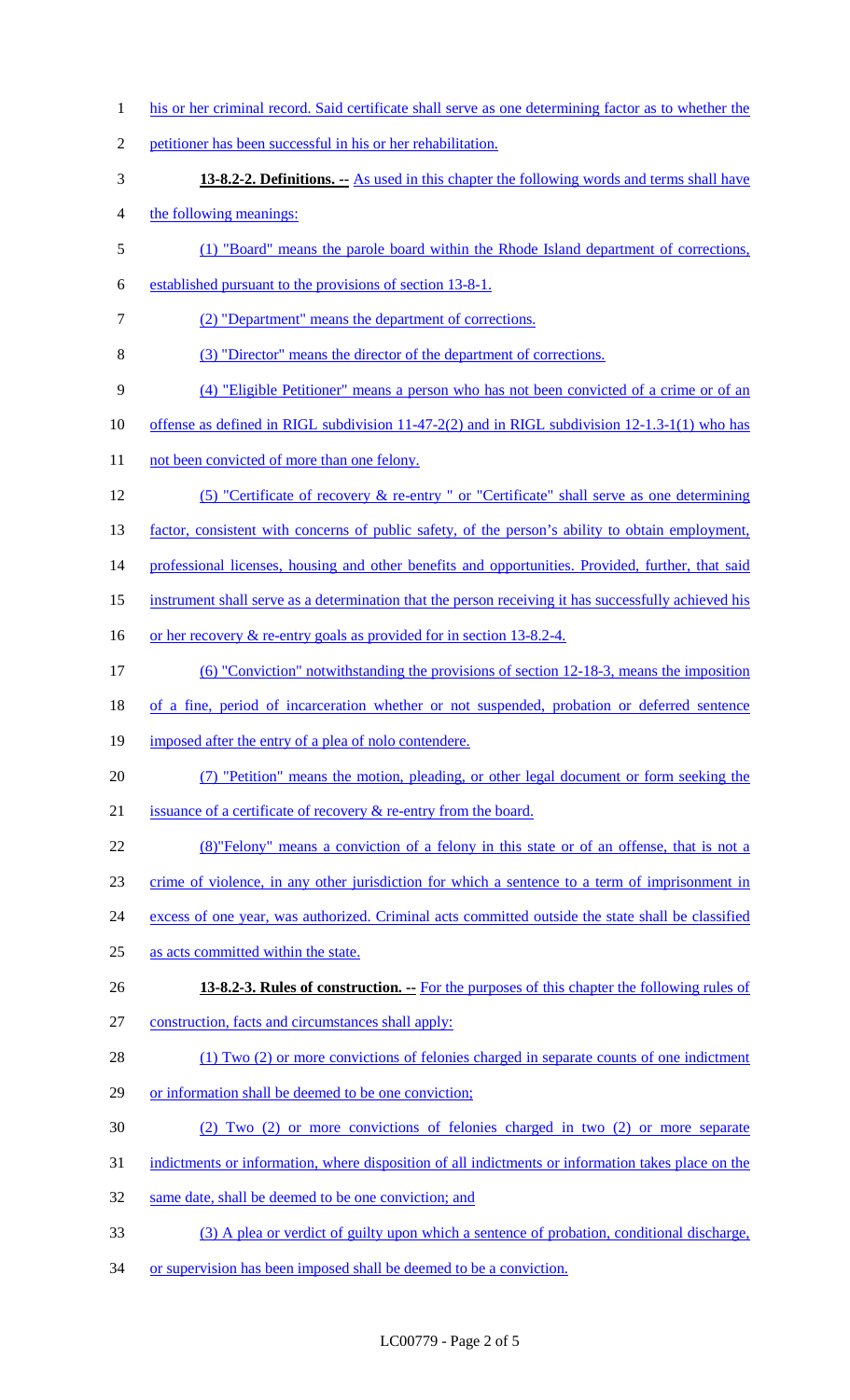| $\mathbf{1}$   | 13-8.2-4. Procedure for issuance of certificate. -- The board shall have the following                              |
|----------------|---------------------------------------------------------------------------------------------------------------------|
| $\overline{2}$ | procedures for certificate of recovery & re-entry hearings:                                                         |
| 3              | (1) To hear petitions from individuals seeking an order granting the issuance of a                                  |
| 4              | certificate of recovery & re-entry.                                                                                 |
| 5              | (2) To establish the minimum period of recovery $\&$ re-entry for individuals referred to in                        |
| 6              | subdivision (1) of this section, as follows:                                                                        |
| 7              | Where the most serious crime of which the individual was convicted is a<br>(i)                                      |
| 8              | misdemeanor, the minimum period of recovery $\&$ re-entry shall be one year;                                        |
| 9              | (ii) Where the most serious crime of which the individual was convicted is a non-violent                            |
| 10             | <u>felony conviction, the minimum period of recovery <math>\&amp;</math> re-entry shall be three (3) years; and</u> |
| 11             | (iii) The minimum period of recovery $\&$ re-entry by the individual shall be measured                              |
| 12             | either from the date of the payment of any fine imposed upon him or her, or from the date of his                    |
| 13             | or her release from the institutional facility, custody by parole or home confinement, whichever is                 |
| 14             | later.                                                                                                              |
| 15             | (3) To classify criminal acts committed outside the state as acts committed within the                              |
| 16             | state based on the non violent nature of the criminal acts and the maximum sentence that could                      |
| 17             | have been imposed based upon such conviction pursuant to the laws of such foreign jurisdiction.                     |
| 18             | (4) To use its discretion as to the holding of an open hearing or an individual conference                          |
| 19             | on any matter relevant to the granting of the application and the taking of testimony under oath.                   |
| 20             | <b>13-8.2-5. Powers and duties of the board.</b> -- (a) The board shall have the power to issue                     |
| 21             | and establish criteria to determine eligibility for issuance of the certificate of recovery $\&$ re-entry;          |
| 22             | (b) By an affirmative vote of a majority of the members of the board to issue a certificate                         |
| 23             | of recovery $\&$ re-entry to any person previously convicted of a crime in any jurisdiction;                        |
| 24             | (c) To create all applications, and certificates necessary for the purposes of this chapter                         |
| 25             | upon forms prescribed by the board. Such forms relating to certificates of recovery $\&$ re-entry                   |
| 26             | shall be distributed by the chairman of the board;                                                                  |
| 27             | (d) To promulgate all necessary rules and regulations to carry out the intent of this                               |
| 28             | chapter; and                                                                                                        |
| 29             | (e) Any information contained within a certificate of recovery $\&$ re-entry as created in                          |
| 30             | subsection (c) of this section shall be limited to:                                                                 |
| 31             | (i) The applicant's name;                                                                                           |
| 32             | (ii) Date of birth;                                                                                                 |
| 33             | (iii) Certificate number;                                                                                           |
| 34             | (iv) Issue date;                                                                                                    |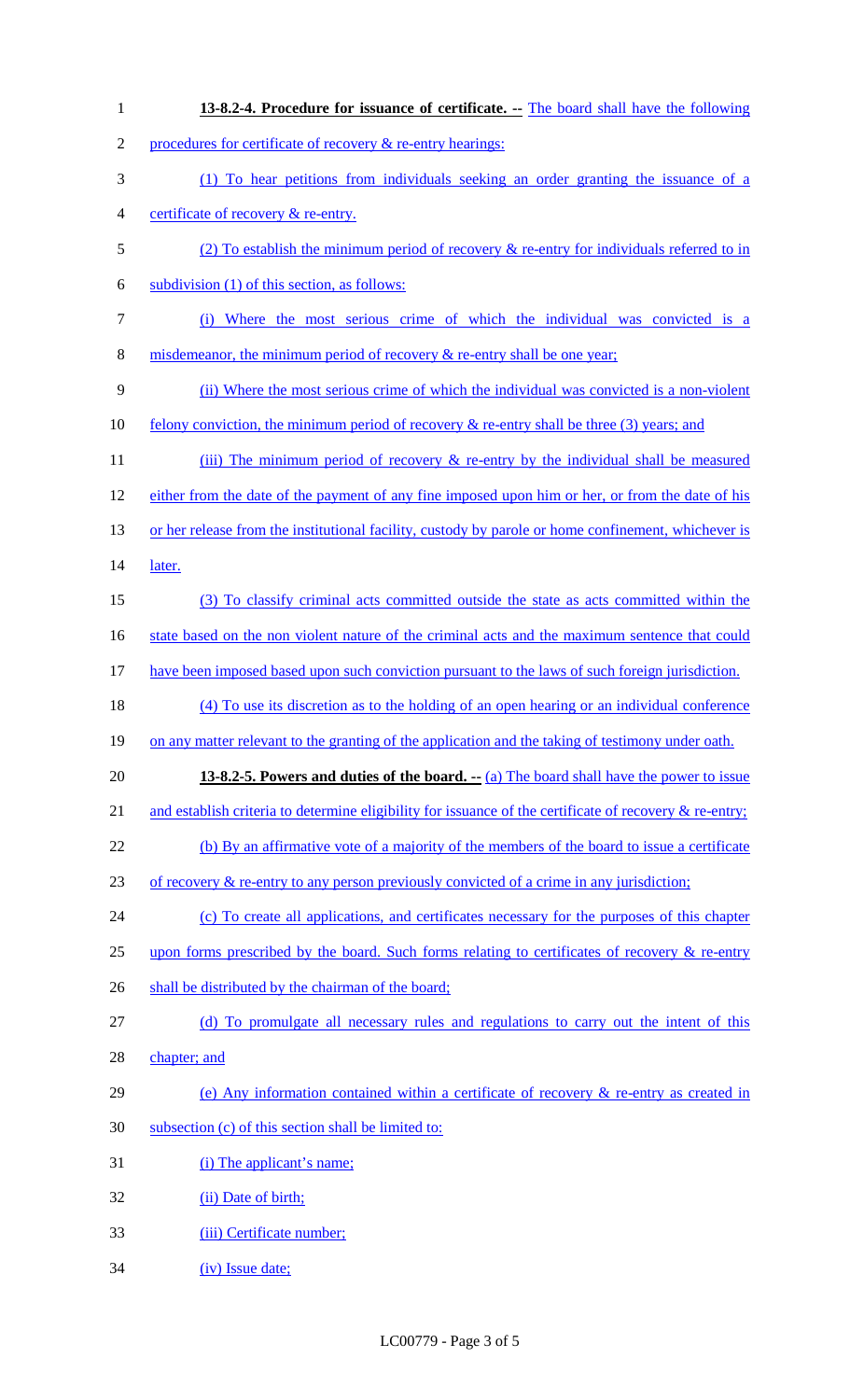| $\mathbf{1}$ | (v) A statement that "The board has determined that up to and including the issue date                  |
|--------------|---------------------------------------------------------------------------------------------------------|
| 2            | stated above, this individual has met the necessary standards of recovery $\&$ re-entry to hold the     |
| 3            | certificate"; and                                                                                       |
| 4            | (vi) Authentication phone number for the department of corrections.                                     |
| 5            | 13-8.2-6. Limitations and restrictions of certificate. $\frac{a}{b}$ Nothing contained in this          |
| 6            | chapter shall be deemed:                                                                                |
| $\tau$       | (1) Destruction or sealing of criminal records pursuant to section 12-1-12; or                          |
| 8            | (2) Expungement of criminal records pursuant to sections 12-1.3-1 through 4; or                         |
| 9            | (3) To alter or limit or affect the manner of applying for pardons to the                               |
| 10           | Governor;                                                                                               |
| 11           | (b) The certificate shall not to be deemed to prevent:                                                  |
| 12           | (1) Any judicial proceeding, administrative, licensing or other body, or authority from                 |
| 13           | relying upon the conviction specified in the certificate as the basis for the exercise of its           |
| 14           | discretionary power to suspend, revoke, or refuse to issue or renew any license, permit, or other       |
| 15           | authority or privilege.                                                                                 |
| 16           | (2) Or limit the introduction of evidence of a prior conviction for purposes of                         |
| 17           | impeachment of a witness in a judicial or other proceeding where otherwise authorized by the            |
| 18           | applicable rules of evidence.                                                                           |
| 19           | (3) The enhancement from misdemeanor to felony when charging an individual with a                       |
| 20           | criminal offense, subsequent to the conviction on which the certificate was issued, when a prior        |
| 21           | conviction mandates such enhancement of subsequent charges.                                             |
| 22           | <b>13-8.2-7. Severability.</b> -- If any provision of this chapter or its application to any person     |
| 23           | or circumstance is held invalid or unconstitutional, the invalidity or unconstitutionality shall not    |
| 24           | affect other provisions or applications of this chapter which can be given effect without the           |
| 25           | invalid or unconstitutional provision or application, and to this end the provisions of this chapter    |
| 26           | are declared to be severable.                                                                           |
| 27           | 13-8.2-8. Immunity for third-party individuals -- Civil and criminal. -- An individual                  |
| 28           | or entity that denies employment, professional licensing, housing or other benefits or                  |
| 29           | opportunities to a holder of a certificate of recovery $\&$ re-entry on the basis of a criminal records |
| 30           | check shall not be liable for civil damages or subject to any claim, demand, cause of action, or        |
| 31           | proceeding of any nature as a result of such denial.                                                    |
| 32           | SECTION 2. This act shall take effect one year from the date of passage.                                |

#### ======= LC00779 =======